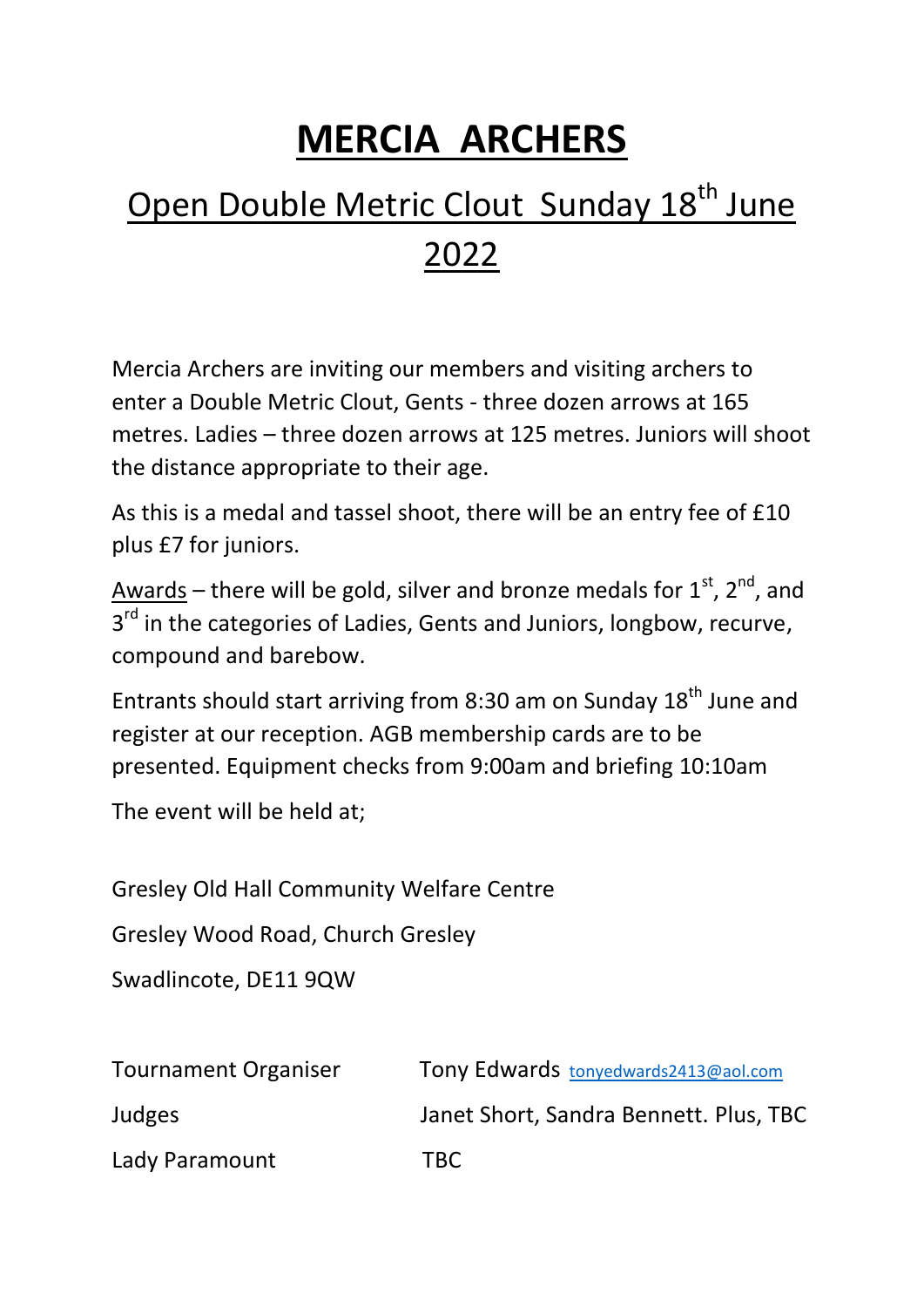## **NOTES**

| <b>Dress Code</b>      | Archery GB dress code 307 will be observed                                                                                                                                                                   |
|------------------------|--------------------------------------------------------------------------------------------------------------------------------------------------------------------------------------------------------------|
| Photography            | Under the provision within the Archery GB<br>protection of children and vulnerable<br>adults' policy, those who wish to take<br>photographs at this event need to register<br>at our reception upon arrival. |
| <b>Data Protection</b> | The information on your entry form maybe<br>collected and shared with other tournament<br>organisers.                                                                                                        |
| <b>Disclaimer</b>      | Mercia Archers, Gresley Old Hall Trustees and<br>Volunteers staging this event cannot be held<br>Responsible for any injury, loss or damage<br>however caused except in the case of proven<br>negligence.    |
| Arrows                 | <b>FULL CARBON ARROWS ARE NOT ALLOWED</b><br>(Our field is a multi-sport venue)                                                                                                                              |